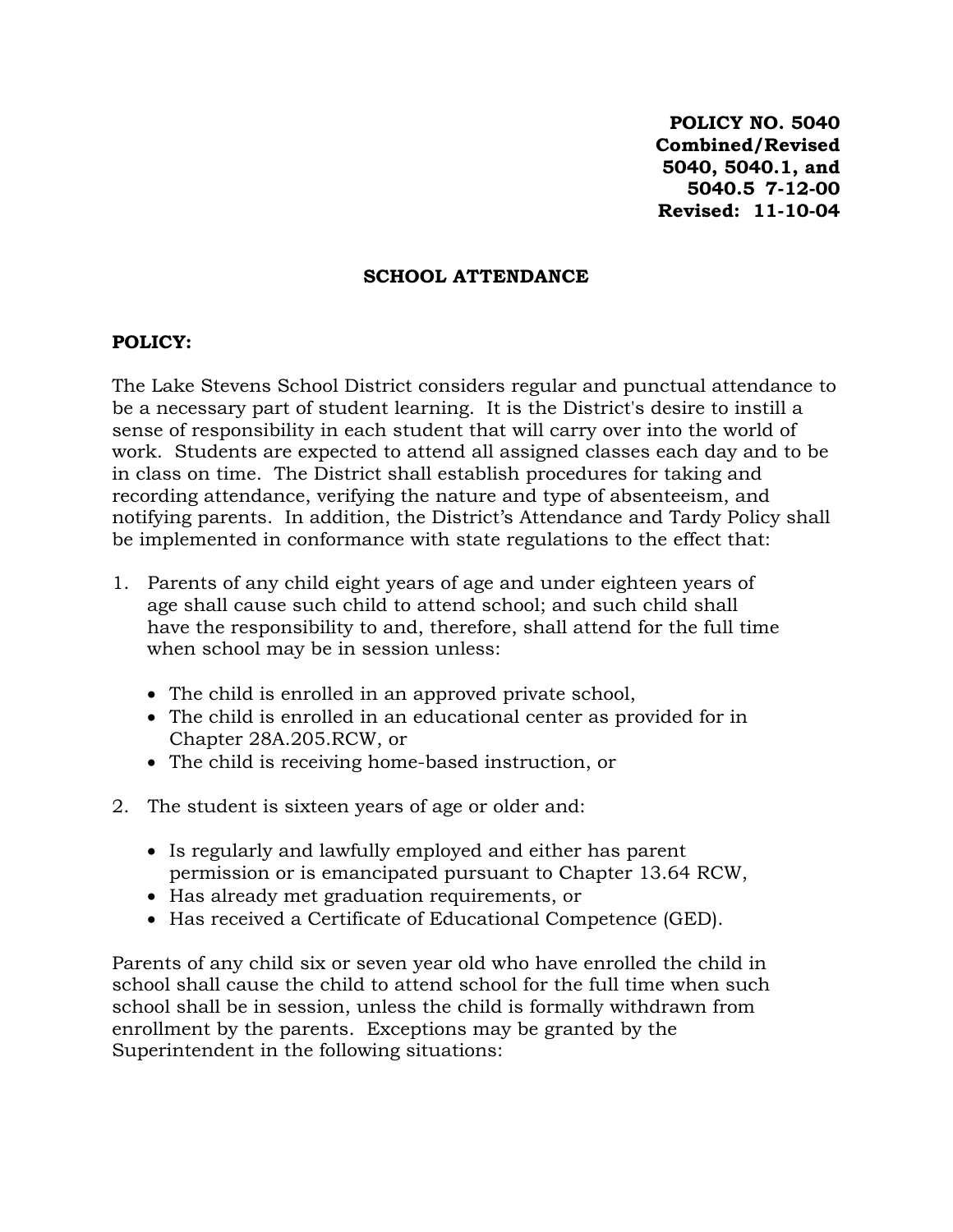- The student is physically or mentally unable to attend school,
- The student is attending a residential school operated by the Department of Social and Health Services, or
- The student's parents have requested a temporary absence for purposes agreed to by the District and which will not cause a serious adverse effect on the student's educational process.

Any law enforcement officer authorized to make arrests can take a truant child into custody without a warrant and must then deliver the child to the parent or to the school.

The District shall not require enrollment for either (1) a minimum number of semesters or trimesters or (2) a minimum number of courses in a semester or trimester which exceeds the enrollment time or courses necessary for a student to meet established course, credit, and test requirements for high school graduation.

All sanctions imposed for failure to comply with the attendance policies and procedures shall be implemented in conformance with state and district regulations regarding corrective action or punishment. (See Policy No. 5100.1, 5100.2).

Cross References:

|       | Board Policy No. 5100: Student Rights and Responsibilities |
|-------|------------------------------------------------------------|
|       | 5100.1: Secondary Discipline                               |
|       | 5100.2: Elementary Discipline                              |
|       | 6002: Home/Hospital Instruction                            |
| 6003: | Home-Based Instruction                                     |
|       |                                                            |

Legal References:

AGO 1980 No. 6 Truancy—Enforcement of compulsory attendance law RCW 28A.225.010 Attendance mandatory—Age-Exceptions RCW 28A.225.015 6 or 7 year olds-Unexcused absences-Petition RCW 28A.225.080 Employment permits RCW 28A225.090 Court orders-Penalties-Parents' defense WAC 180-51-020 Additional local standard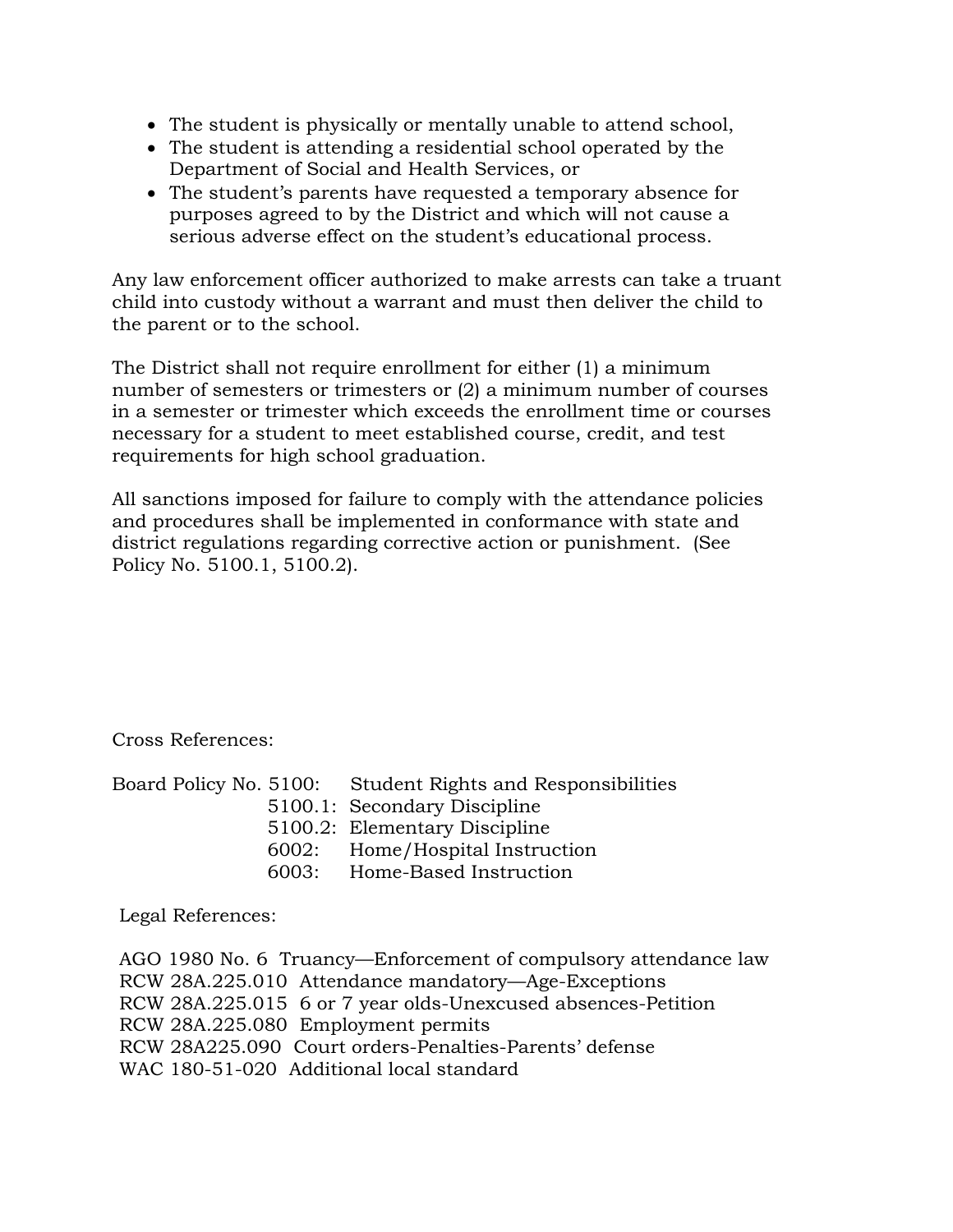**POLICY NO. 5040 Combined/Revised 5040, 5040.1, and 5040.5 7-12-00 Revised: 11-10-04**

### **SCHOOL ATTENDANCE**

#### **PROCEDURES:**

#### **1. DEFINITION OF TERMS**

- 1.1 **Excused Absence**. The following are valid excuses for absences and tardiness.
	- 1.1.1 Participation in school-approved activity. To be excused this absence must be authorized by an administrator or staff member and the affected teacher(s) must be notified prior to the absence unless it is clearly impossible to do so.
	- 1.1.2 Absence due to religious purposes. A parent may request that a student be excused from attending school in observance of a religious holiday. In addition, a student, upon the request of his/her parent, may be excused for a portion of a school day to participate in religious instruction provided such is not conducted upon school property.
	- 1.1.3 Absence due to illness, health condition, or family emergency. Absence due to illness, a health condition, or a family emergency may be excused upon the receipt of written or verbal explanation by the parent/guardian or adult/emancipated student within three school days of the absence.

At the discretion of the principal or his/her designee, written documentation may be required. Absence not documented by a parent/guardian explanation via signed note, telephone call or in- person contact within three days of the student's return may be deemed "unexcused."

Whenever possible the parent is expected to notify the school office on the morning of the absence and send a signed note of explanation with the student upon his/her return to school. Adult students (those over eighteen) and emancipated students (those over sixteen who have been emancipated by court action)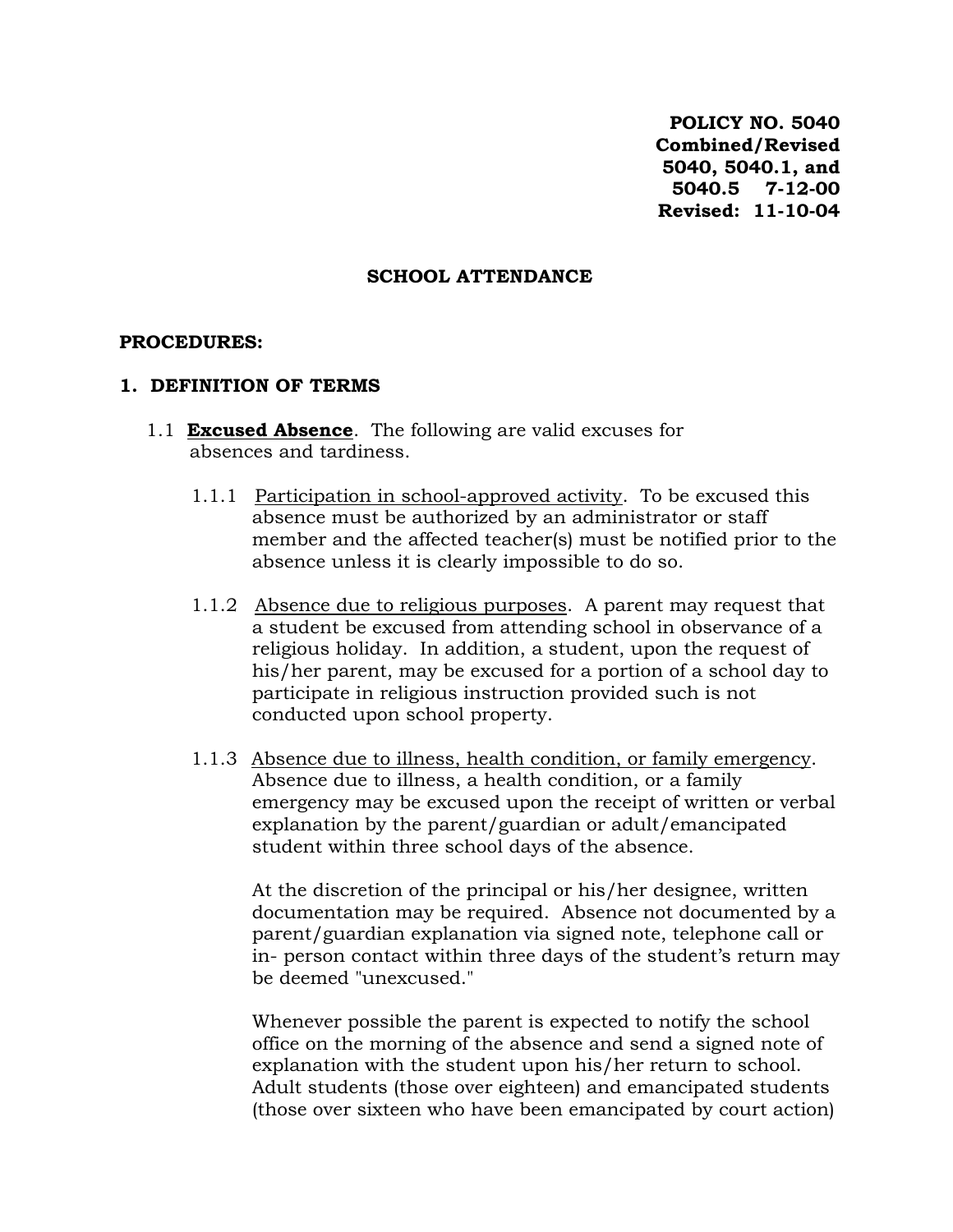may be permitted to notify the school office of their absence with a signed note of explanation only with parent approval.

- 1.1.3.1 Extended illness or health condition. If a student is confined to home or a hospital for an extended period, the school shall arrange for the accomplishment of assignments at the place of confinement whenever practical. If the student is unable to do his/her schoolwork, or if there are major requirements of a particular course that cannot be accomplished outside of class, the student may be required to take an incomplete or withdraw from the class without penalty.
- 1.1.3.2 Excused absence for chronic health condition. A student with a chronic health condition that interrupts regular attendance may qualify for placement in a limited attendance participation program. The student and his/her parents shall apply to the principal or counselor, and a limited program shall be written following the advice and recommendations of the student's medical advisor. The recommended limited program shall be approved by the principal. Staff shall be informed of the student's needs, though the confidentiality of medical information shall be respected at the parents' request.
- 1.1.4 Absence for parental-approved activities. This category of absence shall be counted as excused for purposes agreed upon in advance by the principal and the parent. An absence may not be approved if it will cause a serious adverse effect on the student's educational progress.
- 1.1.5 Absence resulting from disciplinary actions or short-term suspension. As required by law, students who are removed from a class or classes as a disciplinary measure or students who have been placed on short-term suspension shall have the right to make up assignments or exams missed during the time they were denied entry to the classroom if the effect of the missed assignments shall be a substantial lowering of the course grade.
- 1.2 Designated school staff shall determine all absences as excused or unexcused within three school days of the student's return to school. Absences may be verified through communication with the parent/guardian in one of the following methods: receipt of note of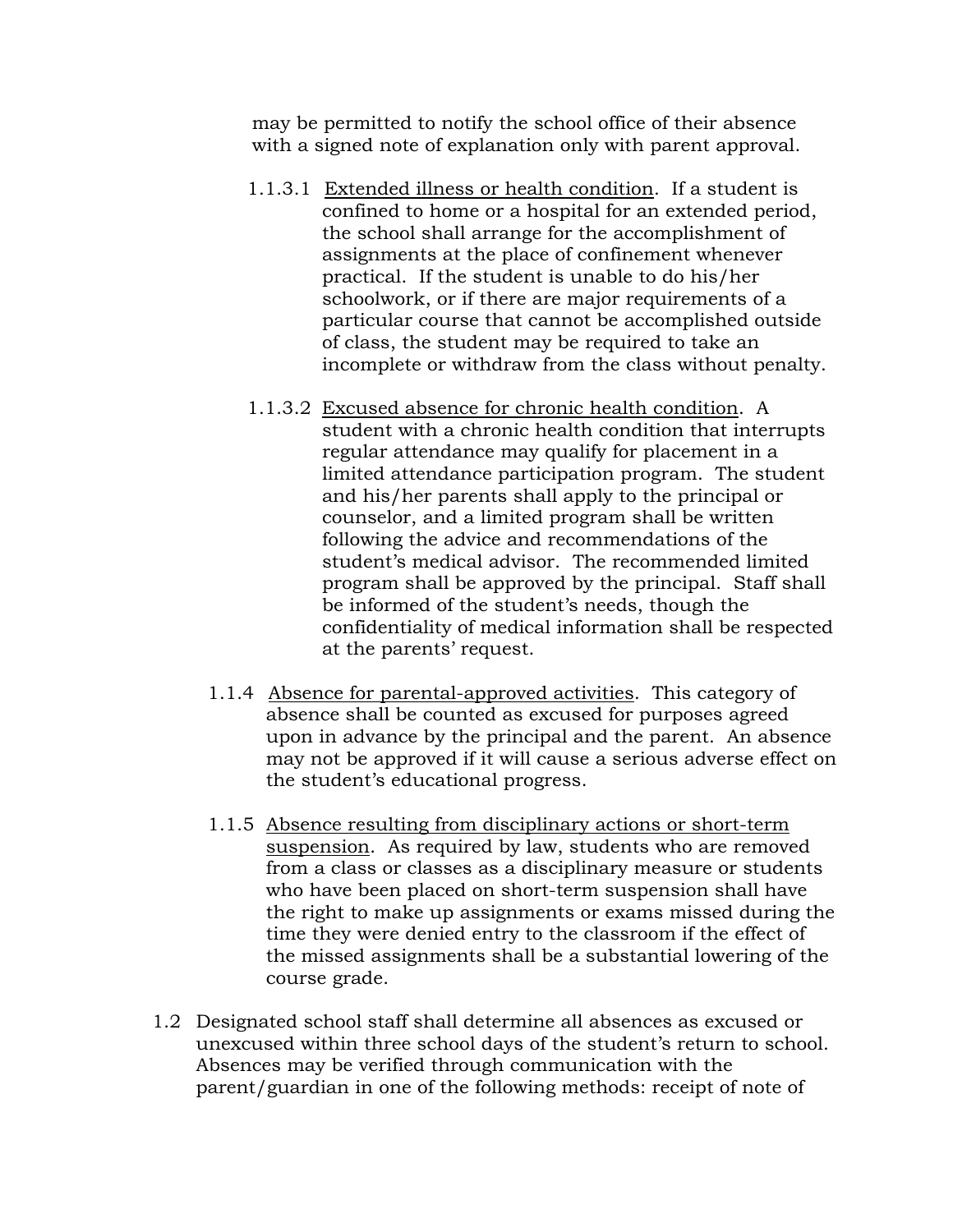explanation; explanation provided through in-person contact; or telephone call to/from parent/guardian.

- 1.3 **Unexcused Absence/Tardy**. Unexcused absences or tardiness fall into two categories.
	- 1.3.1 Parent, guardian, or adult student submits a signed excuse or delivers an explanation by telephone or in-person which does not constitute an excused absence/ tardy defined previously, or
	- 1.3.2 Parent, guardian, or adult student fails to submit any type of signed excuse or deliver an explanation by telephone or in person. This type of absence is also defined as truancy.
- 1.4 **Tardy**. Arriving after the class is scheduled to begin is considered to be tardy.

# **2. SCHOOL WORK AND GRADING**

- 2.1 **Excused Absence/Tardy**. A student shall be allowed one day for each day of excused absence to make up class work, assignments, or exams missed during his/her absence. The opportunity for making up missed work assignments, tests, and examinations, and other educational opportunities shall be provided by the teacher(s). However, due to the participatory nature of many classes, the student may not be able to achieve the objectives of the unit of instruction as a result of absence from the class. In such a case, absence may have an adverse effect on the student's educational progress that may ultimately be reflected in the grade for such a course.
- 2.2 **Unexcused Absence/Tardy**. A student shall be allowed no opportunity to make up missed work assignments, tests, and examinations, and other educational opportunities.

# **3. ATTENDANCE/TARDY REGULATIONS AND SANCTIONS**

Teachers shall keep a record of absence and tardiness and shall establish reasonable conditions to permit students to make up work. Course procedures will explicitly state the makeup work policy. When attendance is part of grading criteria, it shall be noted in the official course description.

Whenever possible, the parent is expected to notify the school office on the morning of the absence and send a signed note of explanation with the student upon his/her return to school. Adult and emancipated students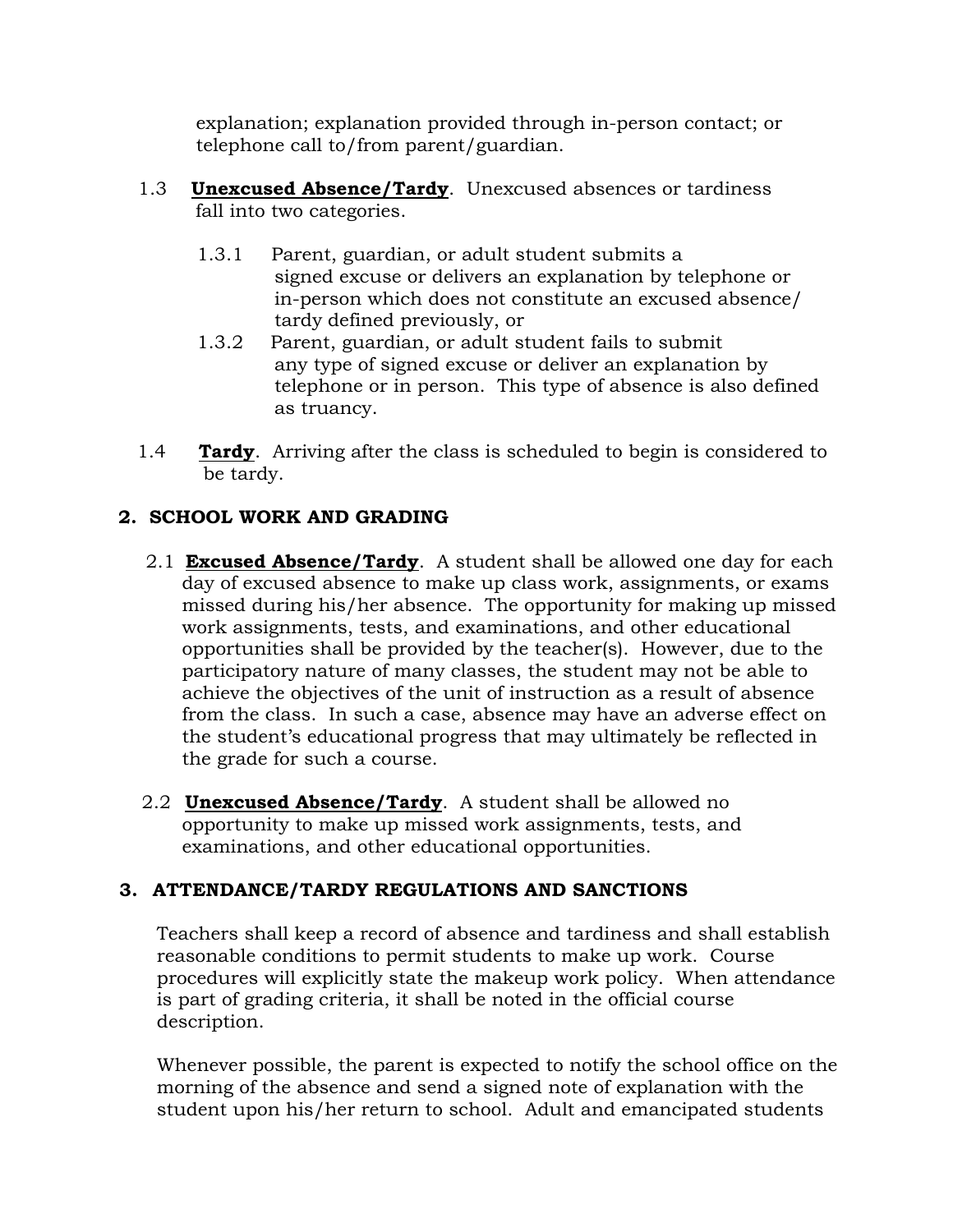shall notify the school office of the reason for their absence with a signed note of explanation.

All sanctions imposed for failure to comply with the attendance policies and procedures shall be implemented in conformance with state and district regulations regarding corrective action or punishment. (See Policy Nos. 5100.2, 5100.2.)

- 3.1 **Excused absences**. A student shall be allowed one day for each day of excused absence to make up class work, assignments, or exams missed during his/her absence.
- 3.2 **Unexcused absences of students eight years and older**. Enrolled students eight years of age and older whose unexcused absences reach the figures (numbers) outlined below will receive the following sanctions:
	- 3.2.1 Notification. Each unexcused absence from class or school shall be followed by notice in writing or by telephone to the parent of the student. The purpose of such notification will be to aprise the home of possible consequences of further absences. Each notice shall be in English or in the primary language of the parent. A student's grade shall not be affected if no graded activity is missed during such an absence.
	- 3.2.2 Parent Conference. After two unexcused absences within any month, a conference shall be held between the parent, student, and principal. At the conference, the principal, student, and parent shall consider adjusting the student's program; providing more individualized instruction; preparing the student for employment with specific vocational preparation or specific vocational experience, or both; transferring the student to another school; assisting the student to obtain supplementary services that might eliminate or ameliorate the causes of absence; or imposing other corrective actions that are deemed appropriate.
	- 3.2.3 District Involvement. Not later than the student's fifth unexcused absence in a month, the District shall enter into an agreement with the student and parent(s) that establishes school attendance requirements, refers the student to a community truancy board, or files a petition and affidavit with the juvenile court alleging a violation of RCW 28A.225.010 by the parent, the student, or the parent and the student.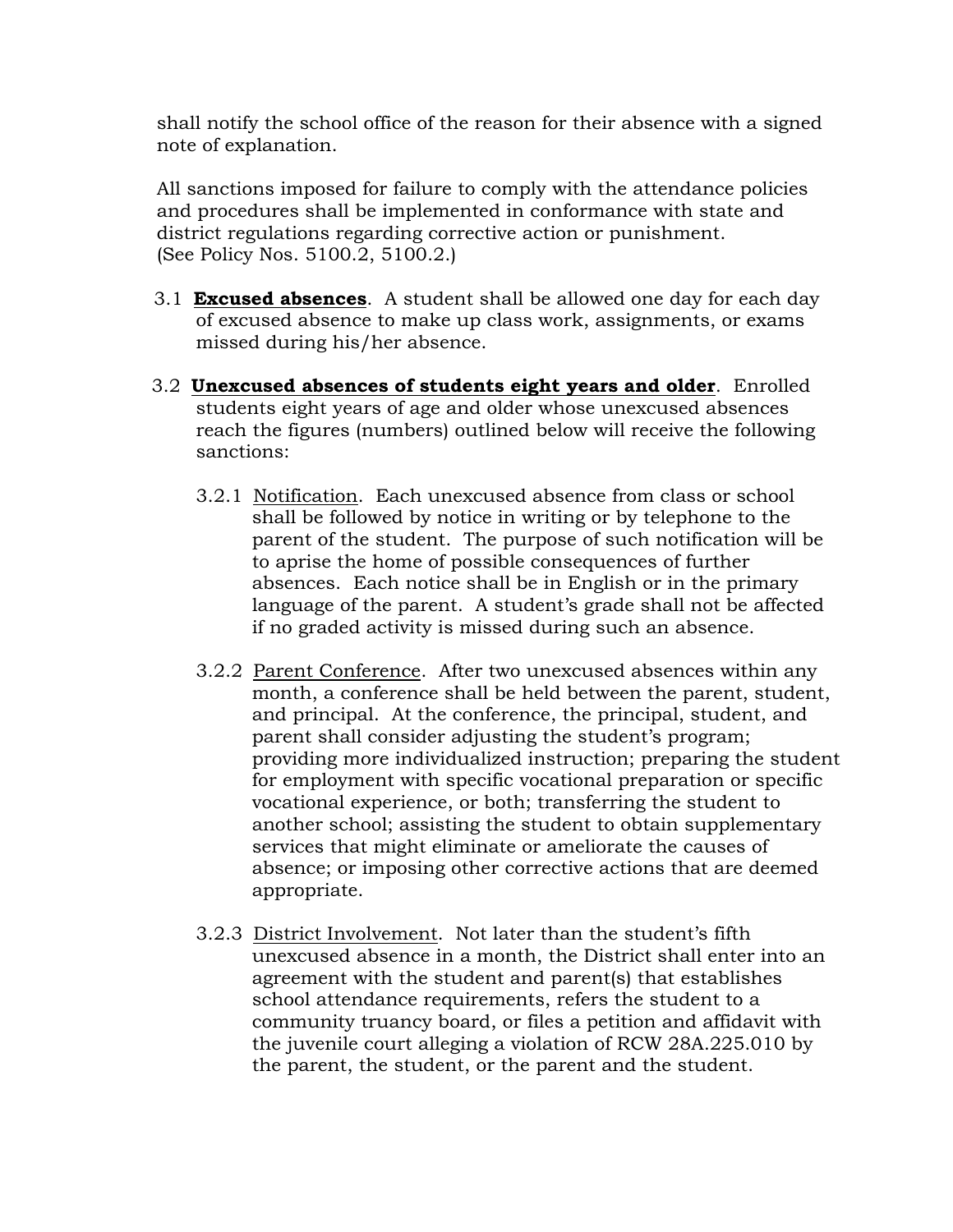If the above action fails to correct the attendance problem, the student shall be declared a habitual absentee. The principal or designee shall interview the student and his/her family and prescribe corrective action that may include suspension for the current semester and expulsion.

No later than the seventh unexcused absence within any month during the current school year or upon the tenth unexcused absence during the school year, the District shall file a petition and affidavit with the juvenile court alleging a violation of RCW 28A.225.010 by the parent, student, or parent and student. Unexcused absences accumulated in another school or school district shall be counted for all purposes in this procedure. The petition consists of written notification to the court alleging that:

- A. The student has unexcused absences in the current school year. Petitions must be filed if the student has seven or more unexcused absences within any month during the current school year or ten or more unexcused absences in the current school year, but a petition may be filed earlier. Unexcused absences accumulated in another school or school district shall be counted for all purposes in this procedure;
- B. Actions taken by the District have not been successful in substantially reducing the student's absences from school; and
- C. Court intervention and supervision are necessary to assist the District to reduce the student's absences from school.

Additionally, the petition shall include the student's name, age, school, and residence and the names and residences of the student's parents. The petition must include facts that support the allegations made in the petition, must generally request relief available under the statute, and must describe what the court might order.

Petitions may be served by certified mail, return receipt requested, but if such service is unsuccessful, personal service is required.

The petition may be filed by a school district employee who is not an attorney at hearings related to truancy petitions.

3.2.4 False evidence. Any student who presents false evidence, with or without the consent of his/her parent(s), in order to